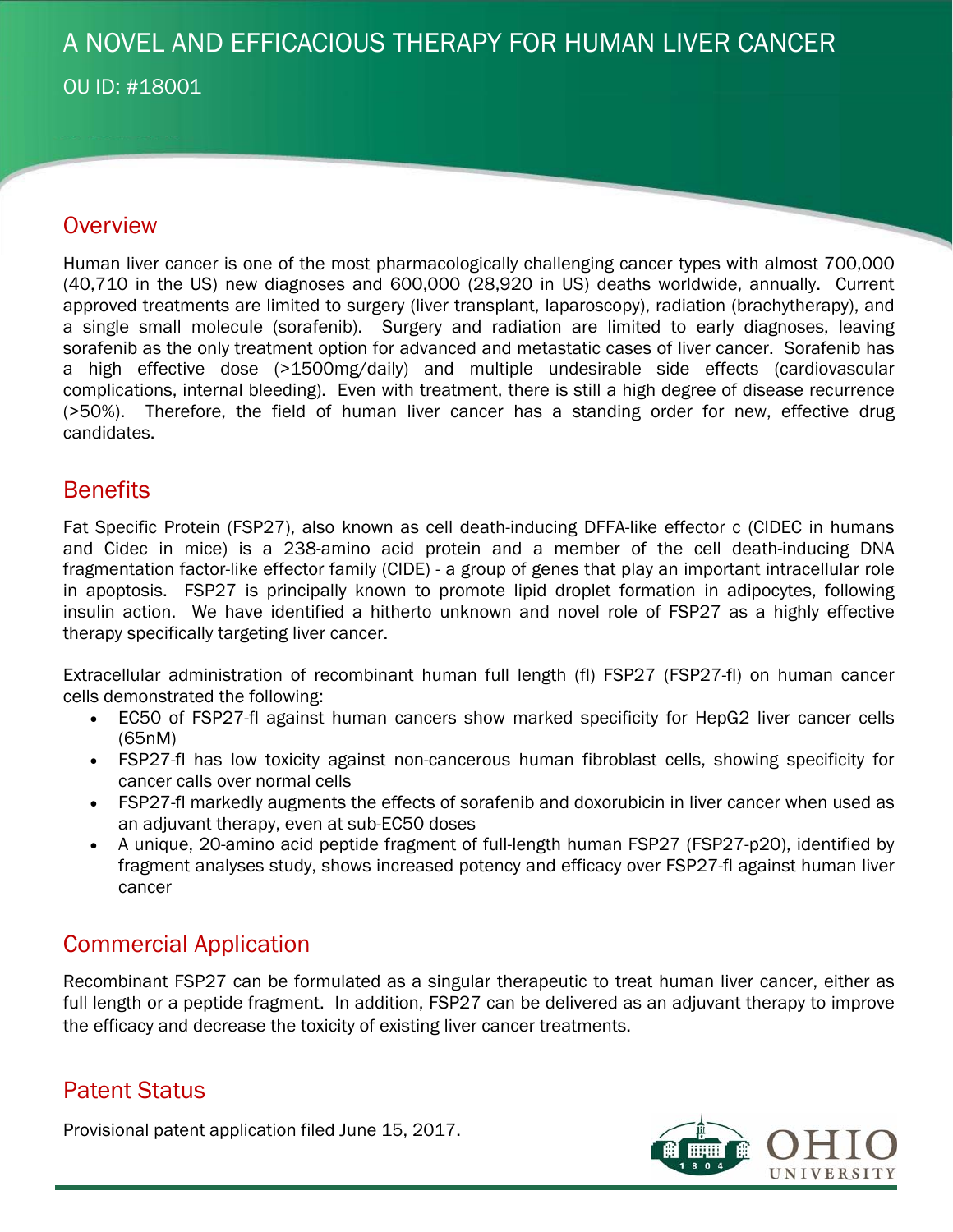# A NOVEL AND EFFICACIOUS THERAPY FOR HUMAN LIVER CANCER

OU ID: #18001



(a) EC50 (effective concentration for 50% reduction in cell viability) of full length human FSP27 against several human cancer cell lines (Liver, Pancreatic Breast, Renal and Melanoma). (b) FSP27-fl has very low toxicity against non-cancerous human fibroblast cells showing specificity for cancer cells over normal cells. (c) FSP27-fl augments sorafenib and doxorubicin effects significantly even at sub-EC50 doses when used as an adjuvant therapy in liver cancer cells. (d) A unique 20-amino acid peptide of human FSP27 (FSP27-p20), shows increased potency over full length FSP27, against human liver cancer.

#### Contact Us Korie Counts, Ph.D. Technology Commercialization Manager P: 740-593-0977 E: counts@ohio.edu https://www.ohio.edu/research/tto/